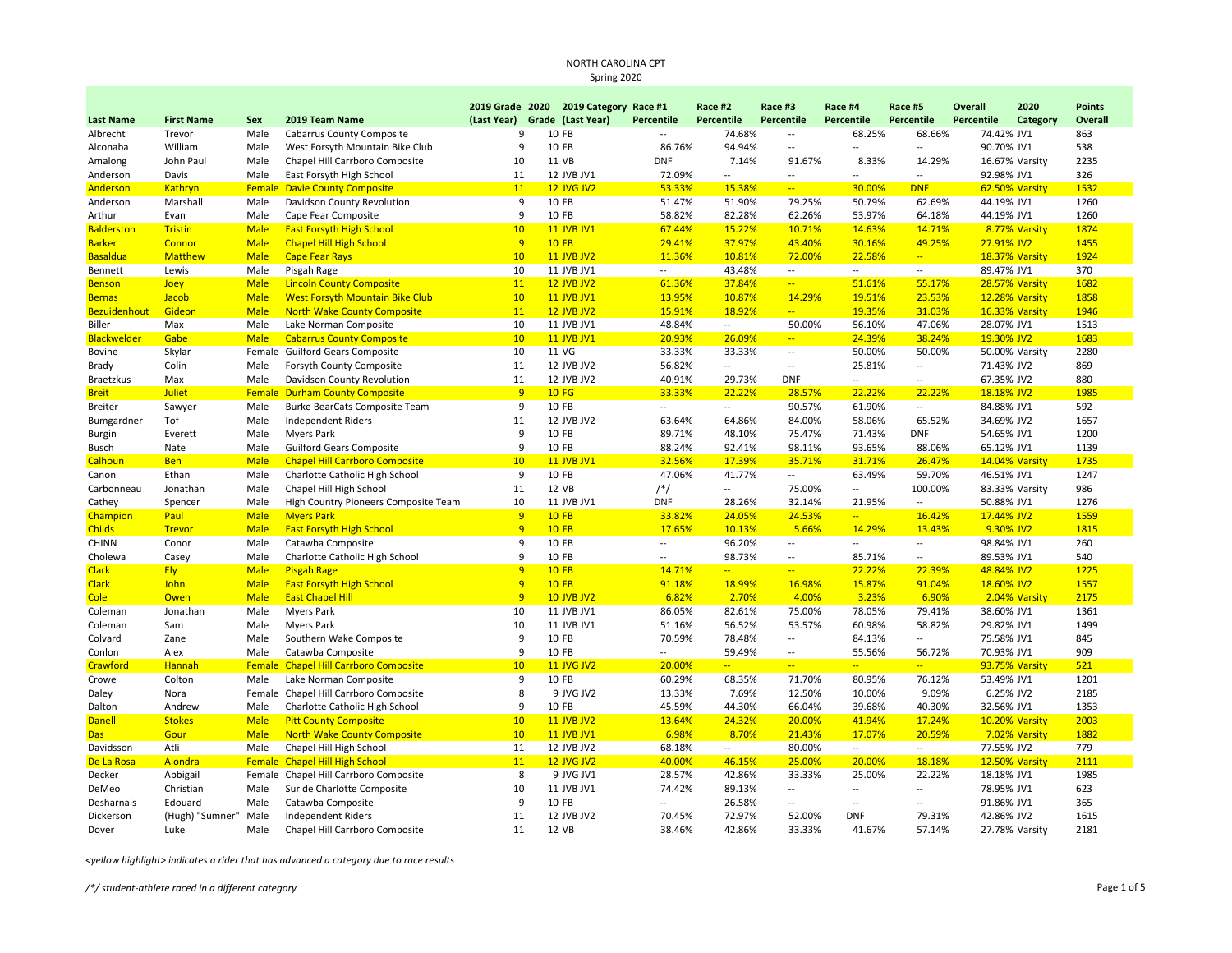| <b>Last Name</b>     | <b>First Name</b> | <b>Sex</b>    | 2019 Team Name                            | (Last Year)    | 2019 Grade 2020 2019 Category Race #1<br>Grade (Last Year) | Percentile                        | Race #2<br>Percentile    | Race #3<br>Percentile    | Race #4<br>Percentile             | Race #5<br><b>Percentile</b>                         | <b>Overall</b><br>Percentile | 2020<br>Category | <b>Points</b><br>Overall |
|----------------------|-------------------|---------------|-------------------------------------------|----------------|------------------------------------------------------------|-----------------------------------|--------------------------|--------------------------|-----------------------------------|------------------------------------------------------|------------------------------|------------------|--------------------------|
| Dreps                | Thomas            | Male          | Chapel Hill Carrboro Composite            | 9              | 10 FB                                                      | 52.94%                            | 56.96%                   | 60.38%                   | 46.03%                            | 32.84%                                               | 33.72% JV1                   |                  | 1351                     |
| <b>Elk</b>           | Eli:              | <b>Male</b>   | <b>Chapel Hill Carrboro Composite</b>     | 9              | <b>10 JVB JV2</b>                                          | 9.09%                             | 8.11%                    | 16.00%                   | 74.19%                            | 10.34%                                               |                              | 8.16% Varsity    | 2091                     |
| <b>Elston</b>        | <b>Nick</b>       | <b>Male</b>   | <b>Lake Norman Composite</b>              | $\overline{9}$ | <b>10 FB</b>                                               | 2.94%                             | 1.27%                    | 3.77%                    | 3.17%                             | 1.49%                                                | 1.16% JV2                    |                  | 2005                     |
| <b>Engle</b>         | Jackson           | <b>Male</b>   | <b>Carrboro High School</b>               | 10             | <b>11 JVB JV1</b>                                          | 9.30%                             | 4.35%                    | 7.14%                    | 7.32%                             | 8.82%                                                |                              | 5.26% Varsity    | 1967                     |
| Fay                  | Aaron             | <b>Male</b>   | <b>Pisgah Rage</b>                        | $\overline{9}$ | <b>10 FB</b>                                               | 22.06%                            | 22.78%                   | 33.96%                   | u,                                | 92.54%                                               | 29.07% JV2                   |                  | 1430                     |
| Flanagan             | <b>Erin</b>       | <b>Female</b> | <b>Chapel Hill High School</b>            | 9              | <b>10 FG</b>                                               | 11.11%                            | 11.11%                   | 14.29%                   | 11.11%                            | 11.11%                                               | 9.09% JV2                    |                  | 2025                     |
| <b>Flessner</b>      | Chase             | <b>Male</b>   | <b>Cape Fear Rays</b>                     | 11             | <b>12 JVB JV2</b>                                          | 45.45%                            | 51.35%                   | 48.00%                   | 35.48%                            | 51.72%                                               |                              | 22.45% Varsity   | 1790                     |
| Forman               | Ethan             | Male          | Southern Wake Composite                   | 9              | 10 FB                                                      | $\sim$                            | 84.81%                   | 94.34%                   | $\overline{a}$                    | $\overline{\phantom{a}}$                             | 86.05% JV1                   |                  | 555                      |
| Foto                 | Angelo            | <b>Male</b>   | <b>Charlotte Catholic High School</b>     | 9              | <b>10 FB</b>                                               | 13.24%                            | 17.72%                   | $\frac{1}{2}$            | 36.51%                            | 94.03%                                               | 24.42% JV2                   |                  | 1465                     |
| Fowler               | Donivan           | Male          | Southern Wake Composite                   | 10             | 11 JVB JV1                                                 | $\overline{\phantom{a}}$          | 60.87%                   | $\qquad \qquad \cdots$   | $\overline{\phantom{a}}$          | $\overline{\phantom{a}}$                             | 91.23% JV1                   |                  | 336                      |
| Friesland            | Jackson           | Male          | Cape Fear Barracudas                      | 10             | 11 JVB JV1                                                 | 90.70%                            | 97.83%                   | 96.43%                   | 97.56%                            | 100.00%                                              | 49.12% JV1                   |                  | 1288                     |
| Gale                 | Zachary           | Male          | Northern Guilford High School             | 10             | 11 JVB JV1                                                 | 58.14%                            | 65.22%                   | Ξ.                       | 58.54%                            | 55.88%                                               | 36.84% JV1                   |                  | 1404                     |
| Garrett              | Ethan             | Male          | Burke BearCats Composite Team             | 9              | 10 FB                                                      | 63.24%                            | 54.43%                   | 45.28%                   | 49.21%                            | $\overline{\phantom{a}}$                             | 43.02% JV1                   |                  | 1270                     |
| Gay                  | Eh She            |               | Female Chapel Hill High School            | 11             | 12 JVG JV2                                                 | 93.33%                            | 69.23%                   | $\overline{a}$           | 70.00%                            | 63.64%                                               | 50.00% JV2                   |                  | 1892                     |
| Gay                  | Mu Eh             |               | Female Chapel Hill High School            | 9              | 10 FG                                                      | 88.89%                            | 66.67%                   | $\overline{\phantom{a}}$ | 88.89%                            | 77.78%                                               | 54.55% JV1                   |                  | 1786                     |
| Gemmel               | Donald            | Male          | Chapel Hill Carrboro Composite            | 9              | 10 FB                                                      | 55.88%                            | 72.15%                   | --                       | 77.78%                            | 79.10%                                               | 59.30% JV1                   |                  | 1155                     |
| Gerhardt             | Daniel            | Male          | Carrboro High School                      | 10             | 11 JVB JV1                                                 | 46.51%                            | 54.35%                   | $\overline{\phantom{a}}$ | 63.41%                            | $\overline{\phantom{a}}$                             | 54.39% JV1                   |                  | 1062                     |
| Gershon              | Zachary           | Male          | Chapel Hill High School                   | 11             | 12 JVB JV2                                                 | $\overline{\phantom{a}}$          | $\overline{a}$           | 92.00%                   | 90.32%                            | 86.21%                                               | 57.14% JV2                   |                  | 1160                     |
| Gibson               | Caleb             | Male          | <b>Onslow County Composite</b>            | 11             | 12 JVB JV2                                                 | <b>DNF</b>                        | 86.49%                   | 88.00%                   | 70.97%                            | $\overline{a}$                                       | 55.10% JV2                   |                  | 1163                     |
| Gilles               | Andrew            | Male          | Charlotte Catholic High School            | 11             | 12 JVB JV2                                                 | 88.64%                            | --                       | --                       | $\overline{\phantom{a}}$          | $\overline{\phantom{a}}$                             | 97.96% JV2                   |                  | 344                      |
| Grant                | Samuel            | Male          | Carrboro High School                      | 9              | 10 FB                                                      | 75.00%                            | 70.89%                   | $\overline{a}$           | 76.19%                            | 71.64%                                               | 63.95% JV1                   |                  | 1141                     |
|                      | Elina             |               |                                           | 9              | 10 FG                                                      | <b>DNF</b>                        | 55.56%                   | 71.43%                   | --                                | $\overline{\phantom{a}}$                             |                              |                  | 928                      |
| Grooman              |                   | Female        | Cape Fear Composite                       | 11             | 12 JVG JV2                                                 | 86.67%                            | 30.77%                   |                          | 50.00%                            | 72.73%                                               | 72.73% JV1<br>31.25% JV2     |                  | 2043                     |
| Gudermuth<br>Guditis | Regina<br>Cole    | Male          | Female Catawba Composite<br>Hibriten High | 9              | 10 FB                                                      | <b>DNF</b>                        | 53.16%                   | 37.50%<br>--             | 73.02%                            | 41.79%                                               | 69.77% JV1                   |                  | 924                      |
|                      |                   |               |                                           | 10             |                                                            |                                   | 21.74%                   | $\overline{a}$           |                                   |                                                      | 68.42% JV1                   |                  | 756                      |
| Hagan                | Guy<br>Wesley     | Male<br>Male  | <b>Guilford Gears Composite</b>           | 8              | 11 JVB JV1<br>9 JVB JV2                                    | $\overline{\phantom{a}}$<br>4.55% | 5.41%                    | 8.00%                    | $\overline{\phantom{a}}$<br>6.45% | 88.24%<br>24.14%                                     | 4.08% JV2                    |                  | 2145                     |
| Haggstrom            |                   |               | Forsyth County Composite                  |                |                                                            |                                   |                          |                          |                                   |                                                      |                              |                  |                          |
| <b>Hamm</b>          | <b>Nicole</b>     | <b>Female</b> | <b>East Forsyth High School</b>           | 11             | <b>12 JVG JV2</b>                                          | 33.33%                            | 38.46%                   | 62.50%                   | 40.00%                            | 27.27%<br>$\overline{\phantom{a}}$                   |                              | 18.75% Varsity   | 2066                     |
| Hankins              | Sean              | Male          | Chapel Hill High School                   | 10<br>11       | 11 JVB JV1<br>12 JVB JV2                                   | 27.91%<br>90.91%                  | $\overline{\phantom{a}}$ | --<br>--                 | $\overline{\phantom{a}}$<br>--    | <b>DNF</b>                                           | 85.96% JV1                   |                  | 414                      |
| Hardin               | Christian         | Male          | West Forsyth Mountain Bike Club           | 9              |                                                            |                                   | 97.30%                   |                          |                                   |                                                      | 87.76% JV2                   |                  | 693                      |
| <b>Hare</b>          | Liam              | <b>Male</b>   | <b>Forsyth County Composite</b>           | $\overline{9}$ | <b>10 FB</b><br><b>10 FB</b>                               | <b>DNF</b>                        | 21.52%                   | 15.09%                   | 9.52%                             | 11.94%                                               | 11.63% JV2                   |                  | 1748                     |
| <b>Haskett</b>       | Josiah            | <b>Male</b>   | <b>Gaston County Composite</b>            |                |                                                            | 7.35%                             | 8.86%<br>45.65%          | 9.43%<br>$\overline{a}$  | 6.35%<br>$\overline{a}$           | 65.67%                                               | 5.81% JV2                    |                  | 1873<br>709              |
| Haynes               | Jarrett           | Male          | Forsyth County Composite                  | 10             | 11 JVB JV1                                                 | 60.47%                            |                          | $\overline{a}$           | $\overline{a}$                    | $\overline{\phantom{a}}$<br>$\overline{\phantom{a}}$ | 73.68% JV1                   |                  |                          |
| Haynes               | Merrit            | Male          | North Wake County Composite               | 10             | 11 JVB JV1                                                 | 81.40%                            |                          |                          |                                   |                                                      | 94.74% JV1                   |                  | 314                      |
| Hinkle               | Calvin            | Male          | East Chapel Hill                          | 9              | 10 VB                                                      | 2.27%                             | $\overline{a}$           | 25.00%                   | 25.00%                            | 21.43%                                               |                              | 50.00% Varsity   | 1668                     |
| Hofbauer             | Emma              |               | Female Guilford Gears Composite           | 10             | 11 JVG JV1                                                 |                                   | $\overline{\phantom{a}}$ | $\overline{a}$           | $\overline{\phantom{a}}$          | 44.44%                                               | 90.91% JV1                   |                  | 472                      |
| Howarth              | Abby              |               | Female Southern Wake Composite            | 11             | 12 JVG JV2                                                 | 100.00%                           | 76.92%                   | $\overline{a}$           | 100.00%                           | 81.82%                                               | 56.25% JV2                   |                  | 1844                     |
| Hurley               | Edward            | Male          | Durham County Composite                   | 11             | 12 JVB JV2                                                 | 84.09%                            | Ξ.                       | $\overline{a}$           | $\overline{a}$                    | $\ddot{\phantom{a}}$                                 | 95.92% JV2                   |                  | 348                      |
| Irvan                | Tyler             | Male          | <b>Cabarrus County Composite</b>          | 9              | 10 FB                                                      | $\overline{\phantom{a}}$          | 67.09%                   | $\overline{a}$           | $\overline{\phantom{a}}$          | 52.24%                                               | 83.72% JV1                   |                  | 597                      |
| Isenbarg             | Sydney            |               | Female Catawba Composite                  | 9              | 10 FG                                                      | 55.56%                            | 77.78%                   | 85.71%                   | 66.67%                            | 44.44%                                               | 45.45% JV1                   |                  | 1873                     |
| Jacobs               | Austin            | Male          | <b>Gaston County Composite</b>            | 10             | 11 JVB JV1                                                 | 41.86%                            | 41.30%                   | 64.29%                   | 43.90%                            | 44.12%                                               | 24.56% JV1                   |                  | 1561                     |
| Jeffs                | Finlay            | Male          | Charlotte Catholic High School            | 9              | 10 FB                                                      | 72.06%                            | 73.42%                   | 88.68%                   | 60.32%                            | $\overline{\phantom{a}}$                             | 58.14% JV1                   |                  | 1160                     |
| Johnson              | Ayden             | Male          | Davidson County Revolution                | 9              | 10 FB                                                      | $\overline{\phantom{a}}$          | 81.01%                   | 96.23%                   | Ξ.                                | 85.07%                                               | 76.74% JV1                   |                  | 836                      |
| Johnson              | Louie             | Male          | <b>Pitt County Composite</b>              | 10             | 11 JVB JV1                                                 | 83.72%                            | 84.78%                   | $\overline{a}$           | $\overline{a}$                    | $\overline{a}$                                       | 80.70% JV1                   |                  | 615                      |
| Jones                | Ethan             | Male          | <b>Gaston County Composite</b>            | 9              | 10 FB                                                      | 30.88%                            | 36.71%                   | $\overline{\phantom{a}}$ | $\overline{a}$                    | $\overline{a}$                                       | 81.40% JV1                   |                  | 697                      |
| <b>Jonkheer</b>      | Aidan             | <b>Male</b>   | <b>Cape Fear Barracudas</b>               | $\overline{9}$ | <b>10 FB</b>                                               | 1.47%                             | 2.53%                    | 1.89%                    | 4.76%                             | 2.99%                                                | 1.16% JV2                    |                  | 2005                     |
| Kaminski             | Luca              | Female        | Chapel Hill Carrboro Composite            | 8              | 9 JVG JV1                                                  | 14.29%                            | 14.29%                   | 16.67%                   | 12.50%                            | 11.11%                                               | 9.09% JV1                    |                  | 2025                     |
| Kanoy                | Sky               | Male          | Davidson County Revolution                | 11             | 12 JVB JV2                                                 | 65.91%                            | 70.27%                   | 76.00%                   | 64.52%                            | 75.86%                                               | 36.73% JV2                   |                  | 1634                     |
| <b>Kapusta</b>       | <b>Emery</b>      | <b>Male</b>   | <b>Cape Fear Barracudas</b>               | 9              | <b>10 FB</b>                                               | 10.29%                            | 25.32%                   | 20.75%                   | 25.40%                            | 14.93%                                               | 12.79% JV2                   |                  | 1710                     |
| <b>Kemp</b>          | <b>Bennett</b>    | <b>Male</b>   | <b>Catawba Composite</b>                  | $\overline{9}$ | <b>10 FB</b>                                               | 26.47%                            | 15.19%                   | 22.64%                   | 17.46%                            | 19.40%                                               | 16.28% JV2                   |                  | 1681                     |
| killar               | Benjamin          | Male          | Cabarrus County Composite                 | 9              | 10 FB                                                      | 38.24%                            | 45.57%                   | $\sim$                   | 33.33%                            | 55.22%                                               | 37.21% JV1                   |                  | 1328                     |
| <b>Kimberly</b>      | Liliane           | Female        | <b>Chapel Hill High School</b>            | 9              | <b>10 FG</b>                                               | 22.22%                            | 33.33%                   | 42.86%                   | 33.33%                            | 33.33%                                               | 27.27% JV2                   |                  | 1958                     |
| Klabunde             | Ryan              | Male          | North Wake County Composite               | 9              | 10 FB                                                      | 82.35%                            | 87.34%                   | 83.02%                   | 79.37%                            | $\overline{\phantom{a}}$                             | 66.28% JV1                   |                  | 1127                     |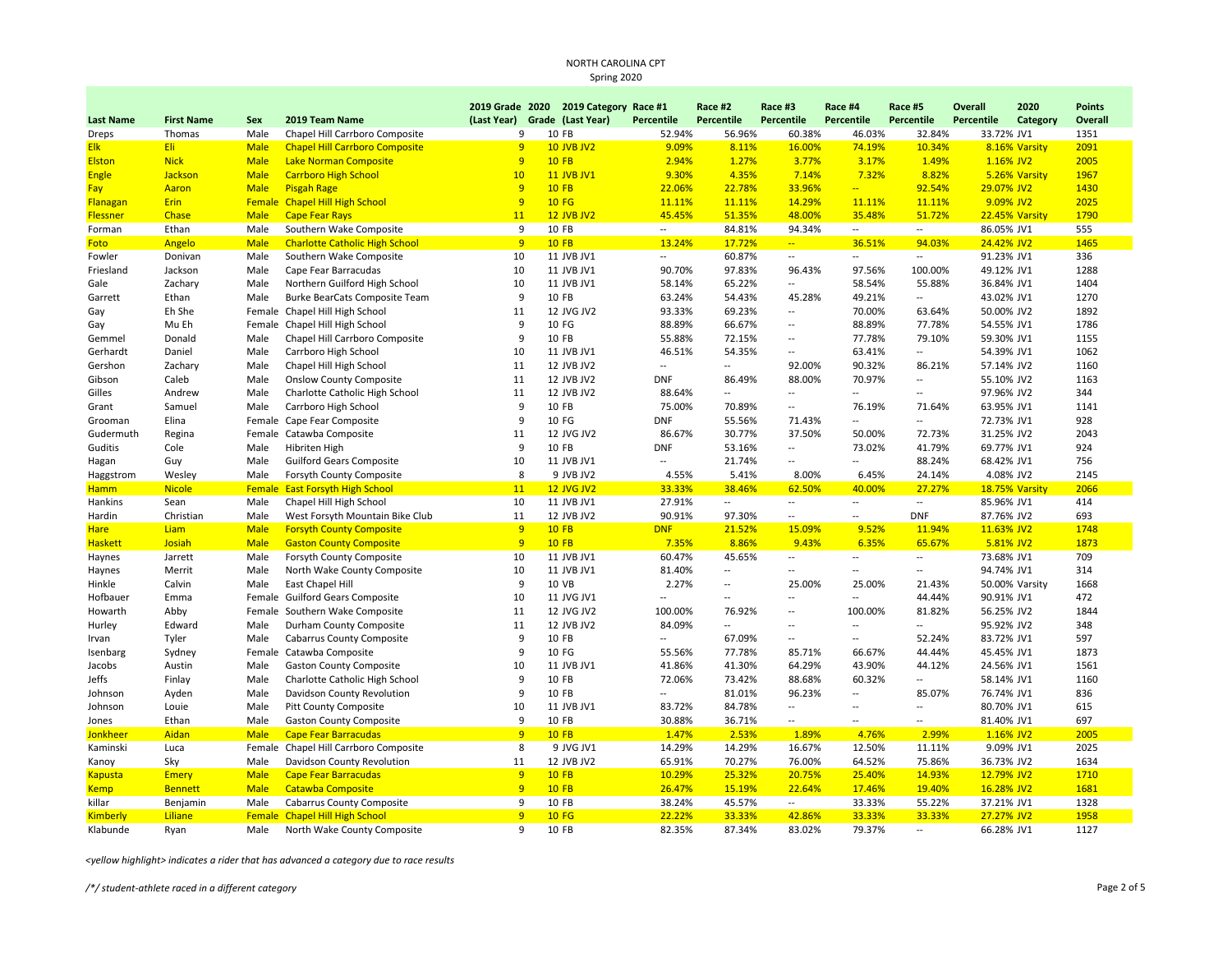|                  |                          |               |                                                               |                | 2019 Grade 2020 2019 Category Race #1 |                          | Race #2                  | Race #3                  | Race #4                  | Race #5                  | <b>Overall</b>           | 2020           | <b>Points</b> |
|------------------|--------------------------|---------------|---------------------------------------------------------------|----------------|---------------------------------------|--------------------------|--------------------------|--------------------------|--------------------------|--------------------------|--------------------------|----------------|---------------|
| <b>Last Name</b> | <b>First Name</b>        | Sex           | 2019 Team Name                                                | (Last Year)    | Grade (Last Year)                     | Percentile               | Percentile               | Percentile               | Percentile               | Percentile               | Percentile               | Category       | Overall       |
| <b>Konopasek</b> | Michael                  | <b>Male</b>   | <b>Charlotte Catholic High School</b>                         | $\overline{9}$ | <b>10 FB</b>                          | 25.00%                   | 34.18%                   | $\overline{a}$           | 31.75%                   | 25.37%                   | 23.26% JV2               |                | 1480          |
| Koppe            | Owen                     | Male          | Pisgah Rage                                                   | 10             | 11 VB                                 | 15.38%                   | 14.29%                   | 8.33%                    | <b>DNF</b>               | 28.57%                   |                          | 11.11% Varsity | 2277          |
| Korinek          | Austin                   | Male          | Sur de Charlotte Composite                                    | 9              | 10 FB                                 | 69.12%                   | 49.37%                   | 49.06%                   | 44.44%                   | 53.73%                   | 39.53% JV1               |                | 1320          |
| Lee              | Garrett                  | Male          | <b>Guilford Gears Composite</b>                               | 11             | 12 VB                                 | 69.23%                   | 57.14%                   | 58.33%                   | 58.33%                   | 64.29%                   |                          | 44.44% Varsity | 2096          |
| Llibre           | Sophia                   | Female        | West Forsyth Mountain Bike Club                               | 9              | 10 FG                                 | 44.44%                   | 44.44%                   | 57.14%                   | 44.44%                   | 66.67%                   | 36.36% JV1               |                | 1913          |
| Long             | Finnian                  | Male          | Cape Fear Barracudas                                          | 9              | 10 FB                                 | 32.35%                   | 46.84%                   | 41.51%                   | $\overline{\phantom{a}}$ | <b>DNF</b>               | 68.60% JV1               |                | 1028          |
| Long             | Laurel                   |               | Female Lake Norman Composite                                  | 11             | 12 JVG JV2                            | 60.00%                   | $\frac{1}{2}$            | $\overline{\phantom{a}}$ | $\sim$                   | 90.91%                   | 75.00% JV2               |                | 941           |
| <b>Mackleer</b>  | <b>Jake</b>              | <b>Male</b>   | <b>Cape Fear Rays</b>                                         | $\overline{9}$ | <b>10 FB</b>                          | 5.88%                    | 11.39%                   | 39.62%                   | 41.27%                   | 23.88%                   | 15.12% JV2               |                | 1686          |
| <b>Malboeuf</b>  | Carter                   | <b>Male</b>   | <b>Guilford Gears Composite</b>                               | 10             | <b>11 JVB JV1</b>                     | 37.21%                   | 52.17%                   | 25.00%                   | 29.27%                   | 41.18%                   | 21.05% JV2               |                | 1679          |
| Maloney          | Madison                  |               | Female Caldwell County Composite                              | 11             | 12 VG                                 | $/*/$                    | 66.67%                   | 33.33%                   | 25.00%                   | 25.00%                   |                          | 25.00% Varsity | 2290          |
| <b>Markus</b>    | Asa                      | <b>Male</b>   | <b>High Country Pioneers Composite Team</b>                   | 10             | <b>11 JVB JV2</b>                     | 38.64%                   | 56.76%                   | $\overline{a}$           | 29.03%                   | 44.83%                   |                          | 26.53% Varsity | 1752          |
| McBride          | Liam                     | Male          | Cape Fear Rays                                                | 9              | 10 FB                                 | 57.35%                   | 65.82%                   | 32.08%                   | <b>DNF</b>               | 46.27%                   | 38.37% JV1               |                | 1324          |
| <b>McClaren</b>  | Quinn                    | <b>Male</b>   | <b>Myers Park</b>                                             | $\overline{9}$ | <b>10 FB</b>                          | 27.94%                   | 12.66%                   | <b>DNF</b>               | $\frac{1}{2}$            | 20.90%                   | 52.33% JV2               |                | 1204          |
| McCoy            | Colton                   | Male          | Catawba Composite                                             | 9              | 10 FB                                 | $\sim$                   | 32.91%                   | $\overline{\phantom{a}}$ | $\sim$                   | $\overline{\phantom{a}}$ | 94.19% JV1               |                | 344           |
| McCracken        | Amalie                   |               | Female Chapel Hill High School                                | 10             | 11 JVG JV1                            | 71.43%                   | $\overline{\phantom{a}}$ | 83.33%                   | 50.00%                   | $\sim$                   | 63.64% JV1               |                | 1400          |
| <b>McDonald</b>  | <b>Kyle</b>              | <b>Male</b>   | <b>Southern Wake Composite</b>                                | 10             | <b>11 JVB JV1</b>                     | <b>DNF</b>               | 13.04%                   | <b>DNF</b>               | 9.76%                    | $\sim$                   |                          | 61.40% Varsity | 928           |
| McMullan         | Quinn                    | Male          | Franklin School of Innovation                                 | 10             | 11 JVB JV1                            | $\overline{\phantom{a}}$ | 47.83%                   | $\overline{\phantom{a}}$ | 39.02%                   | $\overline{a}$           | 70.18% JV1               |                | 750           |
| McNulty          | Michael                  | Male          | Charlotte Catholic High School                                | 9              | 10 FB                                 | 61.76%                   | 58.23%                   | $\overline{\phantom{a}}$ | $\sim$                   | 73.13%                   | 72.09% JV1               |                | 875           |
| McTier           | Will                     | Male          | Charlotte Catholic High School                                | 9              | 10 FB                                 | 83.82%                   | 89.87%                   | 92.45%                   | 88.89%                   | 82.09%                   | 62.79% JV1               |                | 1152          |
| Meland           | Jay                      | Male          | <b>Myers Park</b>                                             | 9              | 10 FB                                 | 66.18%                   | 60.76%                   | Ξ.                       | 57.14%                   | 61.19%                   | 55.81% JV1               |                | 1191          |
| <b>Merklein</b>  | Ethan                    | <b>Male</b>   | <b>Carrboro High School</b>                                   | 11             | <b>12 JVB JV2</b>                     | 22.73%                   | 16.22%                   | 12.00%                   | 9.68%                    | 3.45%                    |                          | 6.12% Varsity  | 2103          |
| Minnich          | Alex                     | Male          | Catawba Composite                                             | 9              | 10 FB                                 | 54.41%                   | 62.03%                   | 35.85%                   | 42.86%                   | 26.87%                   | 30.23% JV1               |                | 1428          |
| <b>Minshew</b>   | Roaky                    | <b>Male</b>   | <b>Cape Fear Barracudas</b>                                   | 10             | <b>11 JVB JV1</b>                     | 34.88%                   | 19.57%                   | 60.71%                   | 26.83%                   | 17.65%                   | 15.79% JV2               |                | 1731          |
| Moestl           | Conrad                   | Male          | <b>Myers Park</b>                                             | 10             | 11 JVB JV1                            | $\overline{\phantom{a}}$ | 91.30%                   | 85.71%                   | $\sim$                   | $\overline{a}$           | 75.44% JV1               |                | 650           |
| Mondello         | Max                      | Male          | Cape Fear Rays                                                | 10             | 11 JVB JV2                            | 29.55%                   | 91.89%                   | $\overline{a}$           | $\overline{a}$           | $\overline{a}$           | 75.51% JV2               |                | 805           |
| <b>Moore</b>     | Nathaniel                | <b>Male</b>   | <b>Carrboro High School</b>                                   | $\overline{9}$ | <b>10 FB</b>                          | 41.18%                   | 31.65%                   | 54.72%                   | 28.57%                   | 29.85%                   | 26.74% JV2               |                | 1459          |
| Murray           | Mikeal T.                | Male          | <b>Onslow County Composite</b>                                | 10             | 11 JVB JV1                            | $\overline{\phantom{a}}$ | Ξ.                       | $\overline{\phantom{a}}$ | 90.24%                   | $\overline{a}$           | 100.00% JV1              |                | 308           |
| Myers            | Nate                     | Male          | East Chapel Hill                                              | 11             | 12 JVB JV2                            | $\sim$                   | 59.46%                   | 32.00%                   | $\sim$                   | 41.38%                   | 51.02% JV2               |                | 1335          |
| Myers            | Will                     | Male          | East Chapel Hill                                              | 9              | 10 FB                                 | 95.59%                   | 20.25%                   | 28.30%                   | <b>DNF</b>               | <b>DNF</b>               | 67.44% JV1               |                | 1082          |
| Owens            | Alden                    | Male          | West Forsyth Mountain Bike Club                               | 11             | 12 JVB JV2                            | <b>DNF</b>               | $\overline{a}$           | $\overline{a}$           | $\sim$                   | $\overline{a}$           | 100.00% JV2              |                | $\mathbf 0$   |
| Patrick          | Eli                      | Male          | Catawba Composite                                             | 9              | 10 FB                                 | $\sim$                   | 63.29%                   | $\overline{\phantom{a}}$ | $\overline{\phantom{a}}$ | $\overline{a}$           | 97.67% JV1               |                | 286           |
| Patten           | Trevor                   | Male          | Chapel Hill High School                                       | 11             | 12 JVB JV2                            | 52.27%                   | 75.68%                   | 60.00%                   | 61.29%                   | $\overline{a}$           | 40.82% JV2               |                | 1623          |
| Peacock          | Bruton                   | Male          | <b>Myers Park</b>                                             | 10             | 11 JVB JV1                            | 11.63%                   | 39.13%                   | --                       | $\sim$                   | $\overline{a}$           | 64.91% JV1               |                | 844           |
| Perez            | Ruben                    | Male          | West Forsyth Mountain Bike Club                               | 10             | 11 JVB JV1                            | 79.07%                   | 63.04%                   | 67.86%                   | 65.85%                   | 67.65%                   | 33.33% JV1               |                | 1428          |
| Permenter        | Andrew                   | Male          | Charlotte Catholic High School                                | 10             | 11 JVB JV1                            | 62.79%                   | --                       | 78.57%                   | 82.93%                   | --                       | 57.89% JV1               |                | 1017          |
| Pfaller          | Ryan                     | <b>Male</b>   | Sur de Charlotte Composite                                    | $\overline{9}$ | <b>10 FB</b>                          | 20.59%                   | 7.59%                    | 11.32%                   | 12.70%                   | 8.96%                    | 8.14% JV2                |                | 1834          |
| Phelps           | Logan                    | Male          | West Forsyth Mountain Bike Club                               | 10             | 11 JVB JV1                            | 65.12%                   | 93.48%                   | $\overline{\phantom{a}}$ | 70.73%                   | 85.29%                   | 47.37% JV1               |                | 1296          |
| Pinska           | Brayden                  | Male          | <b>Cabarrus County Composite</b>                              | 10             | 11 JVB JV1                            | $\sim$                   | 73.91%                   | $\overline{a}$           | 68.29%                   | 73.53%                   | 59.65% JV1               |                | 1001          |
| Plasky           | Christopher              | Male          | Cape Fear Composite                                           | 10             | 11 JVB JV1                            | 95.35%                   | 76.09%                   | $\overline{\phantom{a}}$ | <b>DNF</b>               | $\overline{\phantom{a}}$ | 82.46% JV1               |                | 614           |
| Poole            | Andrew                   | Male          | Northern Guilford High School                                 | 10             | 11 JVB JV1                            | 30.23%                   | $\overline{\phantom{a}}$ | $\overline{a}$           | 48.78%                   | $\overline{a}$           | 66.67% JV1               |                | 778           |
|                  | Michael                  | Male          | Charlotte Catholic High School                                | 9              | 10 FB                                 | 36.76%                   | 69.62%                   | 56.60%                   | 58.73%                   | 35.82%                   | 31.40% JV1               |                | 1362          |
| Pray<br>Pressley | Byron                    | Male          | <b>Cabarrus County Composite</b>                              | 11             | 12 JVB JV2                            | 59.09%                   | 48.65%                   | 44.00%                   | <b>DNF</b>               | <b>DNF</b>               | 53.06% JV2               |                | 1289          |
|                  |                          |               |                                                               | 9              | <b>10 FB</b>                          |                          | 16.46%                   | $\overline{\phantom{a}}$ | 34.92%                   |                          |                          |                | 1541          |
| <b>RABALAIS</b>  | Chandler                 | <b>Male</b>   | <b>Lincoln County Composite</b>                               | $\overline{9}$ | <b>10 FB</b>                          | 19.12%                   |                          | 50.94%                   |                          | 31.34%                   | 19.77% JV2               |                | 1508          |
| Raht             | Gavin<br><b>Madeline</b> | <b>Male</b>   | <b>Gaston County Composite</b><br><b>Carrboro High School</b> | 10             | <b>11 JVG JV1</b>                     | 23.53%<br>57.14%         | 30.38%<br>28.57%         | 66.67%                   | 26.98%<br>62.50%         | 34.33%<br>33.33%         | 20.93% JV2<br>27.27% JV2 |                | 1940          |
| Ramsden          |                          | <b>Female</b> |                                                               |                |                                       |                          |                          |                          |                          |                          |                          |                |               |
| Rasmussen        | Leif                     | <b>Male</b>   | <b>Chapel Hill Carrboro Composite</b>                         | 11             | <b>12 JVB JV2</b>                     | 25.00%                   | 45.95%                   | 24.00%                   | 12.90%                   | 20.69%                   |                          | 12.24% Varsity | 1989          |
| Reynolds         | Payton                   | Female        | Pisgah Rage                                                   | 11             | 12 JVG JV2                            | 46.67%                   | 84.62%                   | 75.00%                   | 60.00%                   | 36.36%                   | 37.50% JV2               |                | 2017          |
| Richard          | AJ                       | Male          | Charlotte Catholic High School                                | 9              | 10 FB                                 | 79.41%                   | 83.54%                   | $\overline{\phantom{a}}$ | 82.54%                   | $\sim$                   | 76.74% JV1               |                | 836           |
| Richardson       | Michael                  | <b>Male</b>   | <b>Chapel Hill High School</b>                                | 9              | <b>10 FB</b>                          | $\mathbb{L} \mathbb{L}$  | 13.92%                   | 18.87%                   | 11.11%                   | 5.97%                    | 10.47% JV2               |                | 1767          |
| Riddle           | <b>Ethan</b>             | <b>Male</b>   | <b>Cape Fear Rays</b>                                         | 10             | <b>11 JVB JV1</b>                     | 4.65%                    | 6.52%                    | 3.57%                    | 4.88%                    | 5.88%                    |                          | 3.51% Varsity  | 1995          |
| Rivera           | Brandon                  | Male          | East Forsyth High School                                      | 11             | 12 JVB JV1                            | 55.81%                   | 69.57%                   | $\overline{\phantom{a}}$ | 41.46%                   | 61.76%                   | 35.09% JV1               |                | 1425          |
| Roberts          | Colton                   | Male          | Lake Norman Composite                                         | 9              | 10 FB                                 | $\sim$                   | 91.14%                   | $\overline{\phantom{a}}$ | $\sim$                   | 80.60%                   | 88.37% JV1               |                | 546           |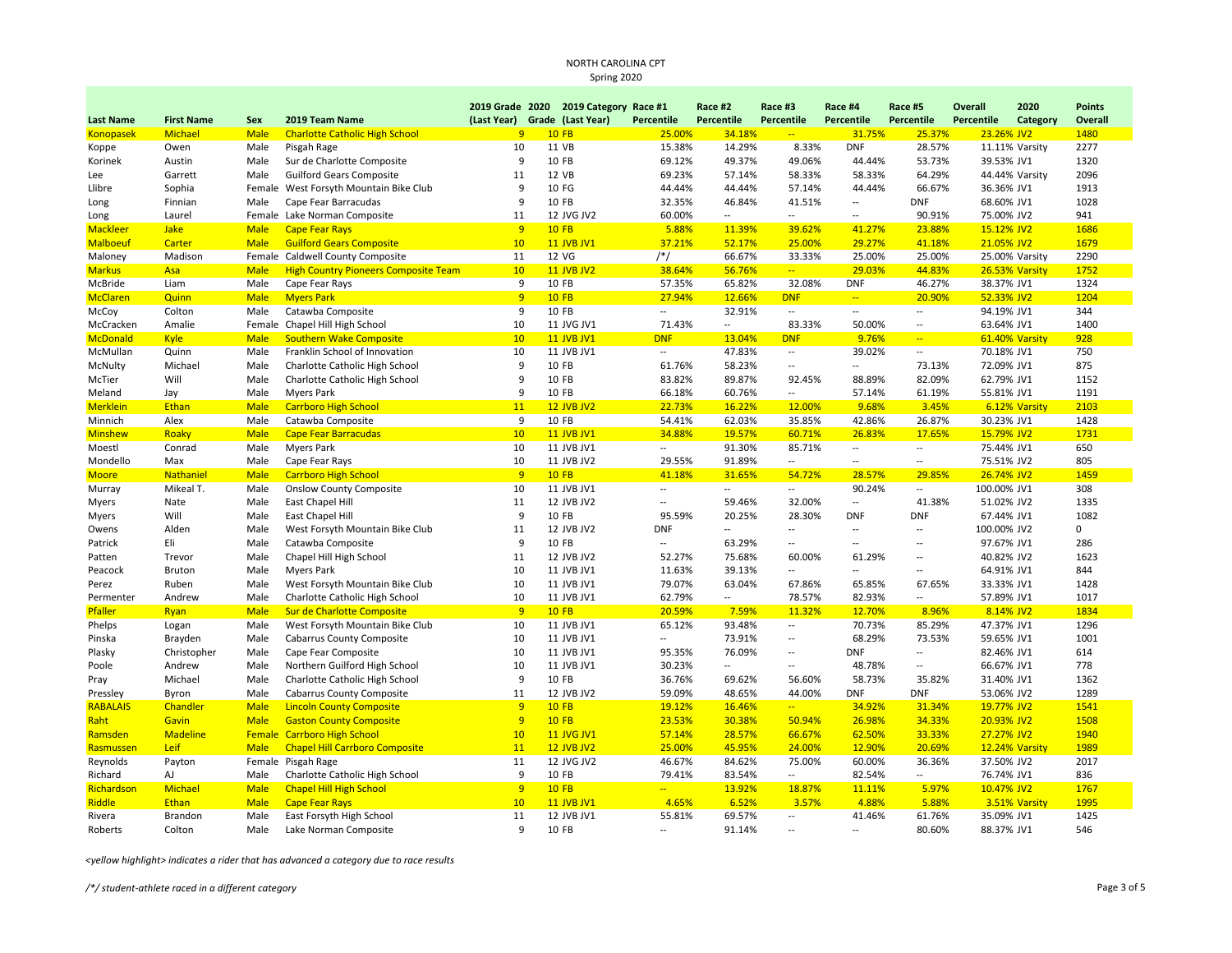|                              |                    |              |                                                                      |                               | 2019 Grade 2020 2019 Category Race #1 |                          | Race #2                  | Race #3                            | Race #4                  | Race #5                  | Overall                  | 2020           | <b>Points</b> |
|------------------------------|--------------------|--------------|----------------------------------------------------------------------|-------------------------------|---------------------------------------|--------------------------|--------------------------|------------------------------------|--------------------------|--------------------------|--------------------------|----------------|---------------|
| <b>Last Name</b>             | <b>First Name</b>  | Sex          | 2019 Team Name                                                       | (Last Year) Grade (Last Year) |                                       | <b>Percentile</b>        | Percentile               | <b>Percentile</b>                  | <b>Percentile</b>        | Percentile               | Percentile               | Category       | Overall       |
| Roberts                      | Nicholas           | Male         | IC Imagine                                                           | 10                            | 11 JVB JV1                            | --                       | --                       | $\overline{a}$                     | 95.12%                   | 94.12%                   | 77.19% JV1               |                | 627           |
| Roberts                      | William            | Male         | Cape Fear Rays                                                       | 11                            | 12 JVB JV2                            | 86.36%                   | 94.59%                   | $\overline{a}$                     | $\overline{\phantom{a}}$ | Ξ.                       | 85.71% JV2               |                | 700           |
| Robertson                    | Daniel             | Male         | Franklin School of Innovation                                        | 9                             | 10 FB                                 | $\overline{\phantom{a}}$ | 27.85%                   | $\overline{a}$                     | $\overline{a}$           | $\overline{a}$           | 93.02% JV1               |                | 360           |
| Rodriguez                    | Angelo             | Male         | <b>Cabarrus County Composite</b>                                     | 10                            | 11 JVB JV1                            | 76.74%                   | 80.43%                   | Ξ.                                 | 75.61%                   | 64.71%                   | 42.11% JV1               |                | 1314          |
| Roeder                       | Faith              | Female       | <b>Onslow County Composite</b>                                       | 9                             | 10 FG                                 |                          | $\overline{a}$           | $\overline{a}$                     | $\overline{a}$           | 55.56%                   | 90.91% JV1               |                | 464           |
| Rosenkrantz                  | Sarah              | Female       | Chapel Hill High School                                              | 10                            | 11 JVG JV1                            | $\overline{\phantom{a}}$ | --                       | $\overline{a}$                     | $\overline{\phantom{a}}$ | <b>DNF</b>               | 100.00% JV1              |                | 0             |
| Rushin                       | Micah              | Male         | High Country Pioneers Composite Team                                 | 9                             | 10 FB                                 | <b>DNF</b>               | 93.67%                   | 64.15%                             | $\hspace{0.05cm} \ldots$ | 67.16%                   | 73.26% JV1               |                | 871           |
| Rushing                      | Elijah             | Male         | Fayetteville Composite Dirt Grinders                                 | 9                             | 10 FB                                 | 48.53%                   | --                       | $\overline{a}$                     | $\overline{a}$           |                          | 95.35% JV1               |                | 320           |
| <b>Sadler</b>                | Ethan              | <b>Male</b>  | <b>Guilford Gears Composite</b>                                      | 9                             | <b>10 FB</b>                          | 16.18%                   | 6.33%                    | 30.19%                             | 7.94%                    | 7.46%                    | 6.98% JV2                |                | 1837          |
| <b>Sadler</b>                | <b>Noah</b>        | <b>Male</b>  | <b>Guilford Gears Composite</b>                                      | 9                             | <b>10 FB</b>                          | 35.29%                   | 29.11%                   | 81.13%                             | 23.81%                   | 28.36%                   | 22.09% JV2               |                | 1504          |
| Sampey                       | Caelin             | Male         | Chapel Hill Carrboro Composite                                       | 9                             | 10 FB                                 | 67.65%                   | 75.95%                   | 73.58%                             | $\sim$                   | 77.61%                   | 61.63% JV1               |                | 1154          |
| Sbardella                    | Daniel             | Male         | <b>Cabarrus County Composite</b>                                     | 10                            | 11 JVB JV1                            | 44.19%                   | 50.00%                   | 82.14%                             | 80.49%                   | 70.59%                   | 31.58% JV1               |                | 1464          |
| Schmidt                      | Addison            | Female       | West Forsyth Mountain Bike Club                                      | 10                            | 11 JVG JV1                            | --                       | 71.43%                   | 100.00%                            | 100.00%                  | 66.67%                   | 45.45% JV1               |                | 1817          |
| Semple                       | Robert             | Male         | Burke BearCats Composite Team                                        | 10                            | 11 JVB JV1                            | --                       | 32.61%                   | --                                 | 36.59%                   | 32.35%                   | 52.63% JV1               |                | 1212          |
| Shalosky                     | Thomas             | Male         | Charlotte Catholic High School                                       | 11                            | 12 JVB JV2                            | 93.18%                   | --                       | 96.00%                             | $\sim$                   | 89.66%                   | 61.22% JV2               |                | 1116          |
| Shew                         | Justin             | Male         | Forsyth County Composite                                             | 10                            | 11 JVB JV1                            |                          | 36.96%                   | $\overline{a}$                     | $\overline{a}$           | $\overline{a}$           | 87.72% JV1               |                | 385           |
| Shwe                         | Eh moo ku          | Female       | Chapel Hill High School                                              | 9                             | 10 FG                                 | 66.67%                   | 88.89%                   | $\overline{a}$                     | 55.56%                   | <b>DNF</b>               | 63.64% JV1               |                | 1361          |
| Shwe                         | Eh moo so          | Female       | Chapel Hill High School                                              | 10                            | 11 JVG JV1                            | 100.00%                  | 100.00%                  | $\overline{a}$                     | 75.00%                   | 77.78%                   | 54.55% JV1               |                | 1800          |
| Siebert                      | Aiden              | Male         | Catawba Composite                                                    | 9                             | 10 FB                                 | 94.12%                   | $\sim$                   | 69.81%                             | 52.38%                   | 44.78%                   | 47.67% JV1               |                | 1229          |
| Sigmon                       | Max                | Male         | Catawba County Composite                                             | 10                            | 11 JVB JV1                            | 25.58%                   | $\overline{\phantom{a}}$ | $\overline{\phantom{a}}$           | $\sim$                   | $\overline{\phantom{a}}$ | 84.21% JV1               |                | 420           |
| <b>Sineath</b>               | <b>Davis</b>       | <b>Male</b>  | <b>Pisgah Rage</b>                                                   | 10                            | <b>11 JVB JV2</b>                     | 27.27%                   | 21.62%                   | $\overline{a}$                     | $\overline{a}$           | 27.59%                   |                          | 46.94% Varsity | 1416          |
|                              | Jaxon              | <b>Male</b>  |                                                                      | 10                            | <b>11 JVB JV1</b>                     | 39.53%                   | 30.43%                   | 42.86%                             | 34.15%                   | 29.41%                   | 22.81% JV2               |                | 1670          |
| <b>Smith</b><br><b>Smith</b> | Lance              | <b>Male</b>  | <b>Burke BearCats Composite Team</b><br><b>Pitt County Composite</b> | 11                            | <b>12 JVB JV2</b>                     | 50.00%                   | 27.03%                   | 36.00%                             | 45.16%                   | 37.93%                   |                          |                | 1868          |
| Smith                        | Matthew            | Male         | North Wake County Composite                                          | 9                             | 10 FB                                 | 77.94%                   | 50.63%                   | 52.83%                             | $\overline{\phantom{a}}$ | 74.63%                   | 51.16% JV1               | 20.41% Varsity | 1207          |
| Smith                        | Nathan             | Male         | Chapel Hill High School                                              | 9                             | 10 FB                                 | $\overline{\phantom{a}}$ | 88.61%                   | Ξ.                                 | 90.48%                   | 86.57%                   | 80.23% JV1               |                | 823           |
|                              | Jack               |              |                                                                      | 10                            | 11 JVB JV1                            | 69.77%                   | 71.74%                   | $\overline{\phantom{a}}$           | 73.17%                   | 82.35%                   | 42.11% JV1               |                | 1314          |
| Snyder                       | Aidan              | Male<br>Male | North Wake County Composite                                          | 10                            | 11 JVB JV1                            | 16.28%                   | $\sim$                   | 28.57%                             | $\overline{\phantom{a}}$ | $\overline{\phantom{a}}$ | 63.16% JV1               |                | 889           |
| Sokolinsky                   |                    |              | Cape Fear Barracudas                                                 | 10                            |                                       |                          |                          |                                    |                          |                          |                          |                | 1706          |
| <b>Spears</b>                | <b>Jack Thomas</b> | <b>Male</b>  | <b>Hibriten High</b>                                                 | 10                            | <b>11 JVB JV1</b><br>11 JVB JV2       | 23.26%<br>$\sim$         | 23.91%                   | 39.29%<br>$\overline{\phantom{a}}$ | 46.34%<br>32.26%         | 35.29%<br>$\overline{a}$ | 17.54% JV2<br>65.31% JV2 |                | 921           |
| Spong                        | Matthew            | Male         | Forsyth County Composite                                             |                               |                                       |                          | 32.43%                   |                                    |                          |                          |                          |                |               |
| Stephens                     | Justin             | Male         | Southern Wake Composite                                              | 9                             | 10 FB                                 | 73.53%                   | 77.22%                   | 77.36%                             | 66.67%                   | 83.58%                   | 56.98% JV1               |                | 1189          |
| Stoakes                      | Annika             |              | Female Pitt County Composite                                         | 10                            | 11 JVG JV1                            | 42.86%                   | 57.14%                   | 50.00%                             | 37.50%                   | $\overline{\phantom{a}}$ | 36.36% JV1               |                | 1915          |
| <b>Stormant</b>              | Garrett            | <b>Male</b>  | <b>Southern Wake Composite</b>                                       | 10                            | <b>11 JVB JV1</b>                     | 2.33%                    | 2.17%                    | 46.43%                             | 2.44%                    | 2.94%                    |                          | 1.75% Varsity  | 2025          |
| Stout                        | Eric               | Male         | <b>Pitt County Composite</b>                                         | 10<br>9                       | 11 JVB JV1                            | 53.49%                   | 58.70%                   | 57.14%                             | 51.22%                   | 52.94%                   | 26.32% JV1               |                | 1516          |
| <b>Strauss</b>               | Niko               | Male         | <b>Independent Riders</b>                                            |                               | 10 FB                                 | 64.71%                   | 35.44%                   | 47.17%                             | <b>DNF</b>               | 43.28%                   | 34.88% JV1               |                | 1335          |
| Strutz                       | Matthew            | Male         | Charlotte Catholic High School                                       | 9                             | 10 FB                                 | 92.65%                   | $\overline{a}$           | 67.92%                             | 38.10%                   | 38.81%                   | 41.86% JV1               |                | 1280          |
| <b>Sunde</b>                 | <b>Ben</b>         | <b>Male</b>  | <b>Chapel Hill Carrboro Composite</b>                                | 9                             | <b>10 FB</b>                          | 11.76%                   | 5.06%                    | 7.55%                              | 1.59%                    | 4.48%                    | 3.49% JV2                |                | 1950          |
| Tatum                        | Caden              | Male         | West Forsyth Mountain Bike Club                                      | 9                             | 10 FB                                 | 76.47%                   | 79.75%                   | 84.91%                             | 87.30%                   | <b>DNF</b>               | 59.30% JV1               |                | 1155          |
| Travers                      | Ethan              | Male         | Lake Norman Composite                                                | 9                             | 10 FB                                 | $\overline{\phantom{a}}$ | $\overline{\phantom{a}}$ | $\overline{a}$                     | 69.84%                   | 58.21%                   | 82.56% JV1               |                | 598           |
| Tun                          | Sande              | Female       | Chapel Hill High School                                              | q                             | 10 FG                                 | 77.78%                   | <b>DNF</b>               | --                                 | <b>DNF</b>               | $\overline{\phantom{a}}$ | 100.00% JV1              |                | 448           |
| Turner                       | Simon              | Male         | East Forsyth High School                                             | 11                            | 12 JVB JV2                            | 43.18%                   | 54.05%                   | $\overline{a}$                     | 87.10%                   | 34.48%                   | 30.61% JV2               |                | 1672          |
| <b>Valentine</b>             | <b>Devin</b>       | <b>Male</b>  | <b>East Forsyth High School</b>                                      | 10                            | <b>11 JVB JV1</b>                     | 18.60%                   | 34.78%                   | 17.86%                             | 12.20%                   | 11.76%                   |                          | 10.53% Varsity | 1866          |
| Valentine                    | Gabriel            | Male         | Fayetteville Composite Dirt Grinders                                 | 11                            | 12 JVB JV2                            | $\sim$                   | 100.00%                  | $\overline{\phantom{a}}$           | 83.87%                   | <b>DNF</b>               | 83.67% JV2               |                | 732           |
| Varner                       | Jackson            | Male         | <b>Guilford Gears Composite</b>                                      | 9                             | 10 FB                                 | 39.71%                   | 39.24%                   | Ξ.                                 | 65.08%                   | 37.31%                   | 40.70% JV1               |                | 1314          |
| Vickers                      | Grace              | Female       | West Forsyth Mountain Bike Club                                      | 10                            | 11 JVG JV2                            | 80.00%                   | 61.54%                   | <b>DNF</b>                         | $\overline{\phantom{m}}$ | $\overline{a}$           | 81.25% JV2               |                | 935           |
| Vrouwenvelder                | Paul               | Male         | East Chapel Hill                                                     | 11                            | 12 VB                                 | 23.08%                   | 28.57%                   | 41.67%                             | 33.33%                   | 42.86%                   |                          | 22.22% Varsity | 2214          |
| Wagenseller                  | Ben                | Male         | Cape Fear Composite                                                  | 10                            | 11 JVB JV1                            | $\overline{\phantom{a}}$ | 67.39%                   | 71.43%                             | $\sim$                   | 76.47%                   | 56.14% JV1               |                | 1040          |
| Wallace                      | Forbes             | Male         | <b>Myers Park</b>                                                    | 9                             | 10 FB                                 | 50.00%                   | 64.56%                   | 86.79%                             | 74.60%                   | 70.15%                   | 50.00% JV1               |                | 1210          |
| <b>Wallace</b>               | <b>William</b>     | <b>Male</b>  | <b>Gaston County Composite</b>                                       | 9                             | <b>10 FB</b>                          | 8.82%                    | 43.04%                   | 26.42%                             | 20.63%                   | 17.91%                   | 13.95% JV2               |                | 1705          |
| Wan                          | Harrison           | Male         | Chapel Hill High School                                              | 9                             | 10 FB                                 | 85.29%                   | $\sim$                   | $\overline{\phantom{a}}$           | 92.06%                   | 89.55%                   | 79.07% JV1               |                | 832           |
| <b>Ward</b>                  | Dani               |              | <b>Female Forsyth County Composite</b>                               | 11                            | <b>12 JVG JV2</b>                     | 26.67%                   | 23.08%                   | 50.00%                             | $\overline{a}$           | 45.45%                   |                          | 25.00% Varsity | 2049          |
| Ward                         | Grayson            | Male         | Burke BearCats Composite Team                                        | 10                            | 11 JVB JV1                            | $\sim$                   | <b>DNF</b>               | $\overline{\phantom{a}}$           | 53.66%                   | 50.00%                   | 71.93% JV1               |                | 745           |
| Wei                          | Sar Muna           |              | Female Chapel Hill High School                                       | 11                            | 12 JVG JV2                            | 66.67%                   | <b>DNF</b>               | $\overline{a}$                     | 90.00%                   | 54.55%                   | 68.75% JV2               |                | 1437          |